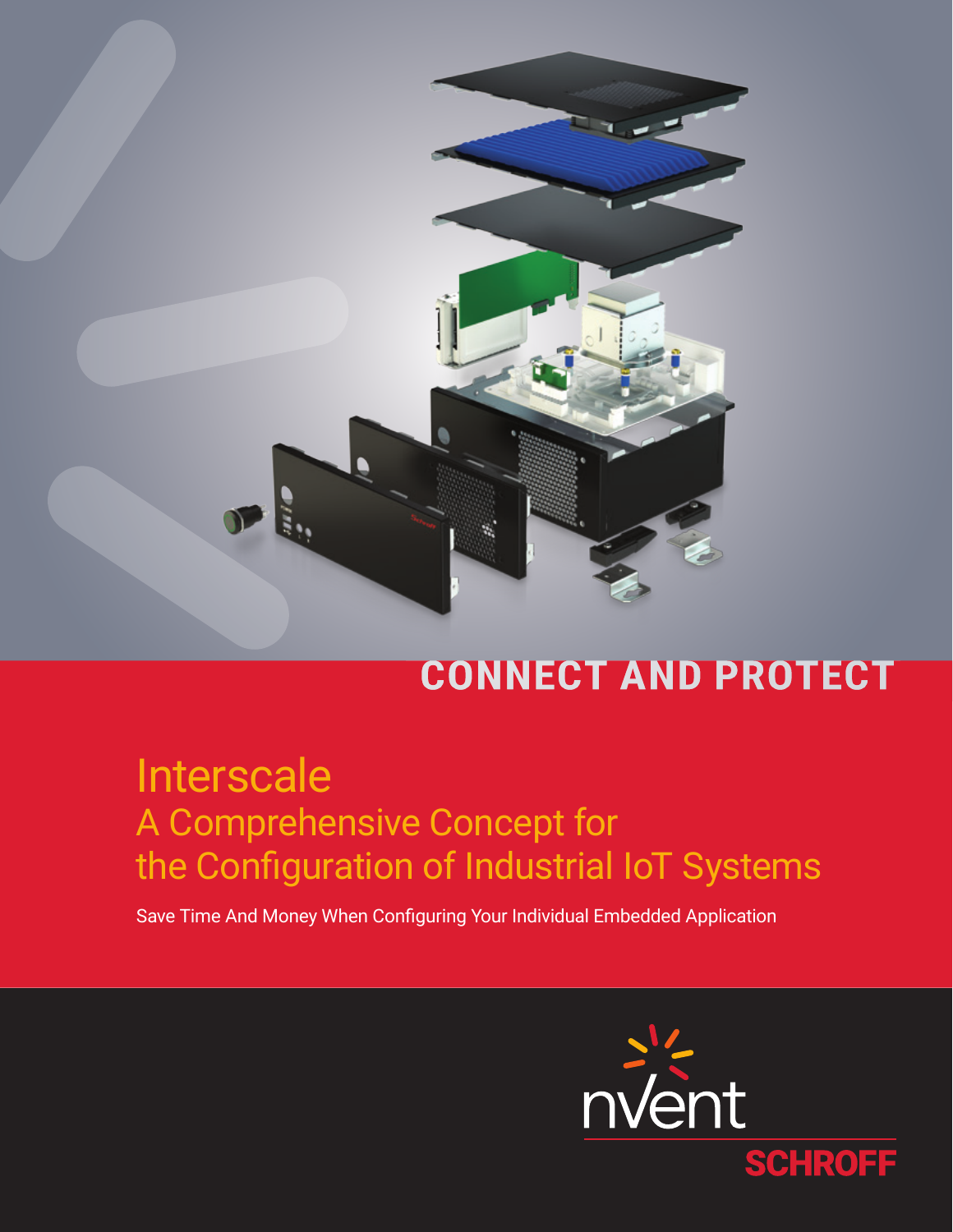**SAVE TIME AND MONEY WHEN CONFIGURING YOUR INDIVIDUAL EMBEDDED APPLICATION**

### **TABLE OF CONTENTS:**

- **1. INTRODUCTION: IoT AND IIoT OR INDUSTRY 4.0**
- **2. EVERYTHING BEGINS WITH THE EMBEDDED BOARD**
- **3. THE FLEXIBLE, MODULAR SCHROFF INTERSCALE PLATFORM**
- **4. INTEGRATING ELECTRONIC COMPONENTS**
- **5. CUSTOMIZED COOLING SOLUTIONS**
- **6. CUSTOMER-SPECIFIC HARDWARE MODIFICATIONS**
- **7. DESIGN AND BRANDING**
- **8. ACCESSORIES**
- **9. SERVICES**
- **10.APPLICATION EXAMPLE**
- **11. SUMMARY**

AUTHOR: LINLY FOU FIELD MARKETING SPECIALIST EMCA EUROPE

Schroff GmbH nVent.com/SCHROFF May 2018

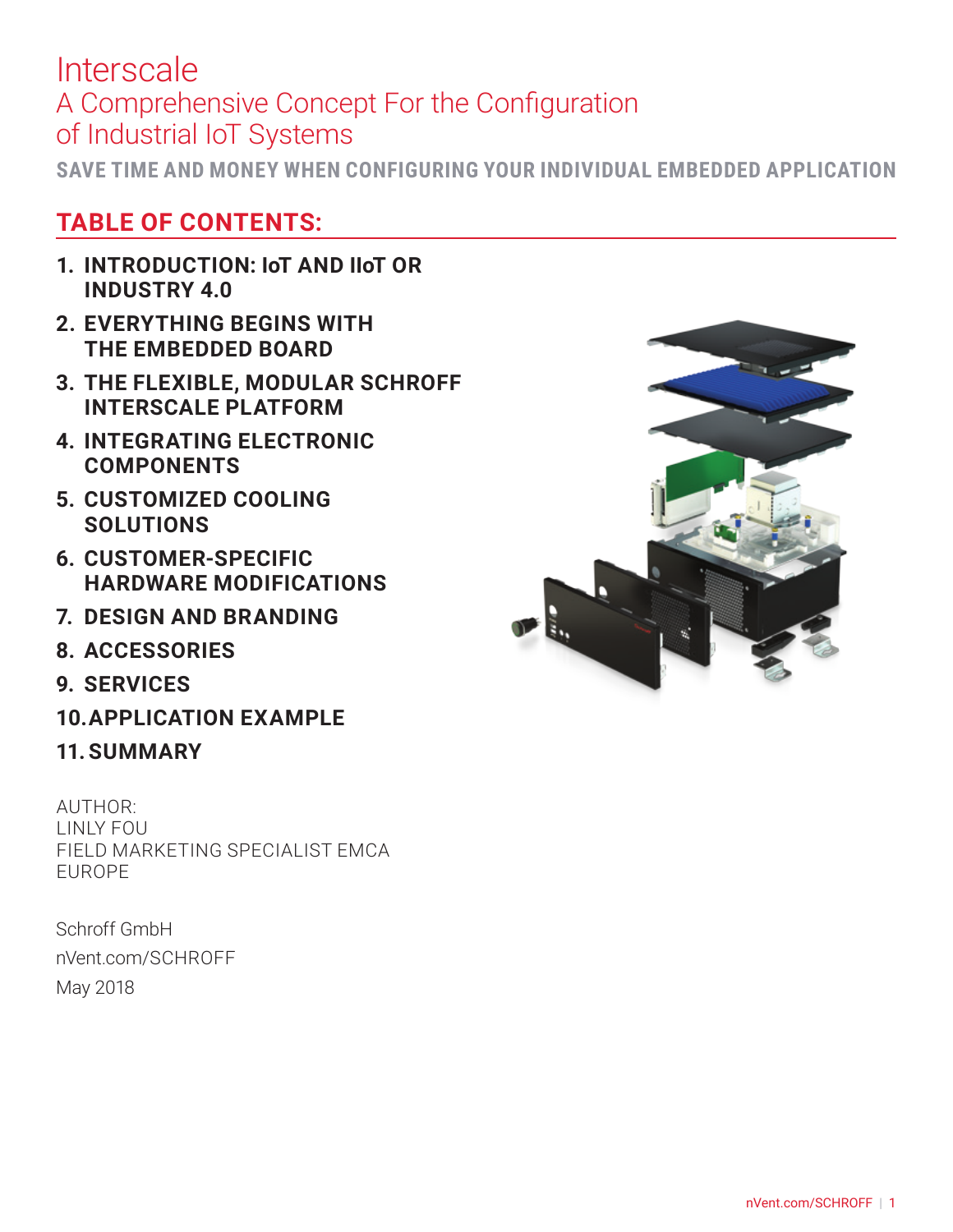#### **1. INTRODUCTION – IoT AND IIoT OR INDUSTRY 4.0**

Wouldn't it be nice if the lights turn off when not in use, the thermostat would automatically adjust based on the outside weather or the refrigerator orders food as needed? The IoT - Internet of Things – makes all of this possible. The world is becoming more and more connected. Small embedded computers enable almost any object to be smart. In a networked "intelligent" home, connected devices can provide more safety, save valuable time and reduce the cost of energy. Thanks to smart home technology, everyday activities are automated, and the settings of connected devices, such as heating, lights and loudspeakers, can be quickly adapted to personal requirements using a computer or smart phone—either from home or remotely. In short: Things can communicate with us and with also with one another.

However, the Internet of Things not only applies to residential applications but also to industrial and commercial institutions. This is referred to as IIoT—Industrial Internet of Things- Also called Industry 4.0. in Europe. With IIoT, corporate efficiency and industrial manufacturing can be optimized driving competitiveness and growth.

Digitalization spans from the intelligent networking of individual machines and devices to entire production facilities and their supply chain. Production is becoming increasingly complex, in many areas the lot sizes are shrinking, the variety of products is increasing, and the life cycles of products are getting shorter. This shift in demand and change in the market conditions drives the networking of machines, services and people across the entire production chain. By collecting machine sensor data, connected factories are able to track and control machine operation as well as optimize efficiency, especially within challenging production environments, ultimately promoting growth and cost savings. Leading experts agree that by 2020, approximately 50 billion devices will be connected to the Internet, and the scale of IIoT will by far exceed the size of the consumer-driven IoT.



What is necessary to support this demand? First, companies must develop adequate strategies, for the implementation of intelligent software and hardware systems and services. The challenge here arises in networking existing systems and machines: Legacy machines can be very different from each other due to their technological and data processing capabilities. Embedded

solutions can solve this challenge and are already used in many sensor and gateway applications today. Based on its Interscale product platform, nVent has developed a comprehensive hardware concept that allows customers to build their individual application to implement IIoT solutions. Leveraging the Interscale configurable product platform, time-to-market cycles are shortened, flexibility and security are enhanced, and quality and efficiency are increased.

#### **2. EVERYTHING BEGINS WITH THE EMBEDDED BOARD**

At the heart of an embedded system is either a small form factor board with a particular standard, such as an ATX, Micro ATX, Mini ITX or Pico ITX, a single-board computer such as the Embedded NUC™, Raspberry Pi and Arduino, or a proprietary board provided by the customer. These boards vary not only in size but also in function and slot configuration. Depending on the application and requirements, the customer selects a suitable board.

The board is selected based on various criteria:

- Which processor and what processor performance are required?
- How much RAM is needed?
- Which interface cards are going to be connected?

In making this selection, note that industrial standard main boards also provide different numbers of PCIe connector positions: an Embedded NUC™ board has no PCIe connector position, a Mini-ITX has one PCIe connector position, a Micro-ATX has up to 4 connector positions, and an ATX can accept up to 8 PCIe cards.



Fig.: Rear view of the Interscale Mini-ITX

For a functioning embedded system that can be used in its application, the following components can be configured:

- Case
- Hardware adaptions
- Electronic components
- Cooling
- Design
- Accessories
- Additional Services

To ensure the functionality of the system and its application, it requires a suitable case, and the necessary additional electronic components as well as elements for cooling. The customer can take care of designing and configuring these components, or leave this to experts who will group all necessary hardware components to fit the selected board and the IIoT application requirements.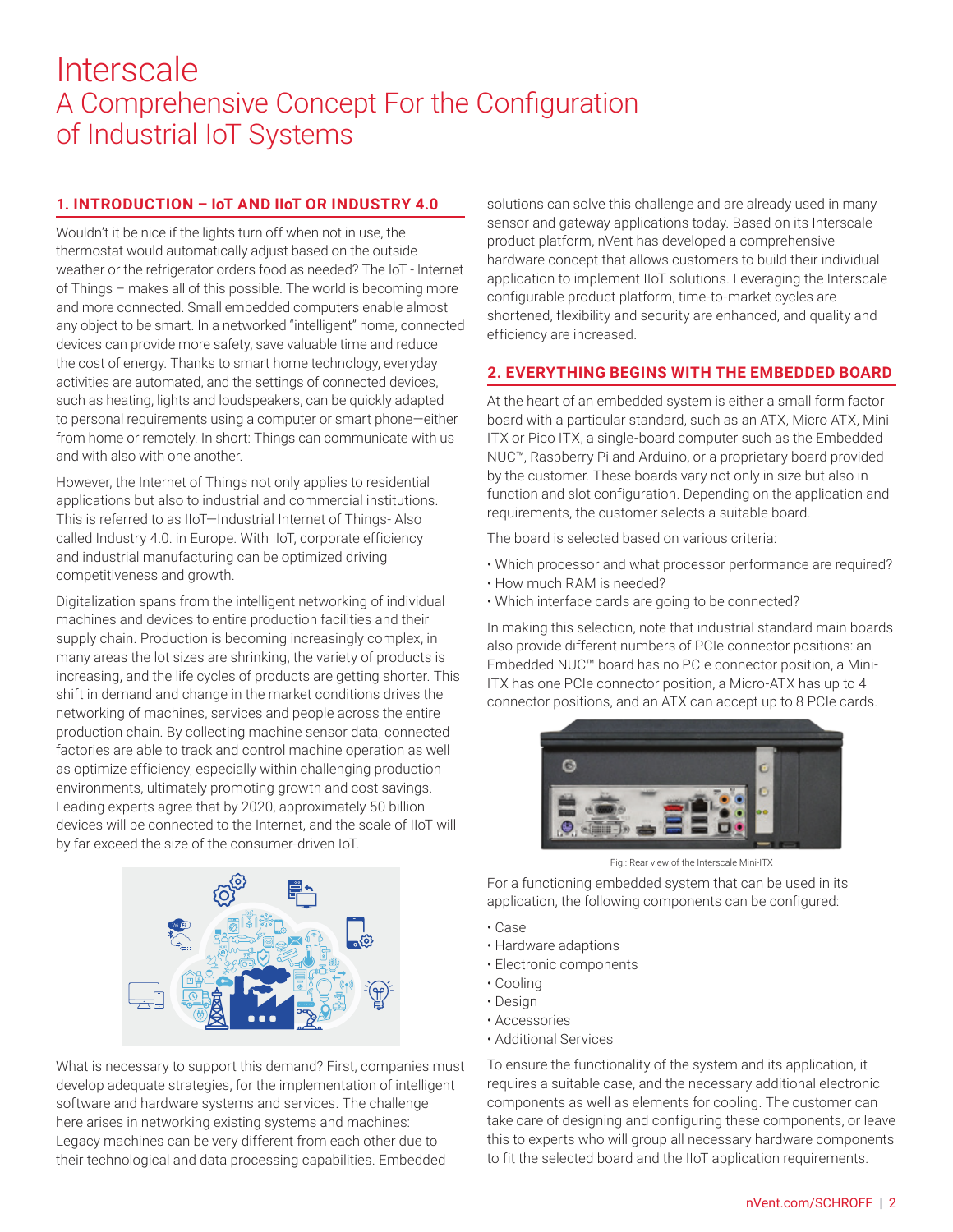The nVent concept is based on the flexible and modular SCHROFF Interscale case platform with the customer leveraging this platform to design a suitable case for their board. Board size doesn't matter – flexible Interscale cases can be adapted to accommodate most board sizes and I/O cutouts. Following, various electronic components, such as power supplies and switches, as well as PCI/PCIe card and hard disk brackets can be integrated. A suitable cooling solution is selected, and the case is equipped with the desired cutouts, holes and branding, and its painting and printing is adapted to the desired design. Functional accessories for desktop use and mounting, such as plastic feet or clips for horizontal rails with lips, complete the application. As an added benefit, customers can integrate further value-added services into this concept, such as simulations and testing.

#### **3. THE FLEXIBLE, MODULAR SCHROFF INTERSCALE CASE PLATFORM**

Based on industry standard boards, nVent has developed its SCHROFF Interscale platform, which is specifically designed for small form factors to provide a high amount of flexibility for various applications. This case platform is based on a parametric model, allowing easy customization to the requirements of the board and thus to any desired height, width or depth.

Depending on the size of the case, it consists of two to four parts that are fastened with either two or four screws. The cases can be assembled and disassembled quickly and easily, which significantly reduces integration time. For conduction or fan cooled cases, the three-part case can be equipped with cutouts on two sides. In a four-part case, there is the additional option of equipping the case cover with a cutout to insert a heat conductor supported directly by the processor.



Fig.: SCHROFF CoM Express System

The special interlocking design of SCHROFF Interscale cases provides integrated EMC protection of 20 dB at 2 GHz without requiring additional EMC gaskets, and the design ensures a protection class up to IP 30. The results of the EMC test are available online. Depending on the board selected, pre-defined interfaces and cutouts are integrated into the design. Additional cutouts can be provided at the customer's request.

The SCHROFF Interscale cases are well-suited for industrial applications, railroad and transportation systems, test and measurement, security, medical, energy, communications and network technology. Possible applications include IoT gateways, PC-based point-of-sale (PoS) systems, video monitoring and security for households or peripheral control units for industrial applications.





#### **4. INTEGRATING ELECTRONIC COMPONENTS**

Next, electronic components and interfaces can be selected for integration.

Power supply units of varying power output and form factors are available:

- A desktop power supply unit at 19V and 65W
- Various PICO PSU kits for passively cooled systems at 80W, 120W and 160W
- A space-saving 1U ATX power supply unit at 300W
- ATX power supply units in the PS2 form factor at 300W and 500W

Depending on the selection of the board, the processor, the storage and the PCI cards, a power supply unit is selected to cover the overall capacity output.



Fig.: ATX power supply

An illuminated power button switch with connection cable is also available. For active cooling, SCHROFF offers fan kits and perforations in various sizes and positions.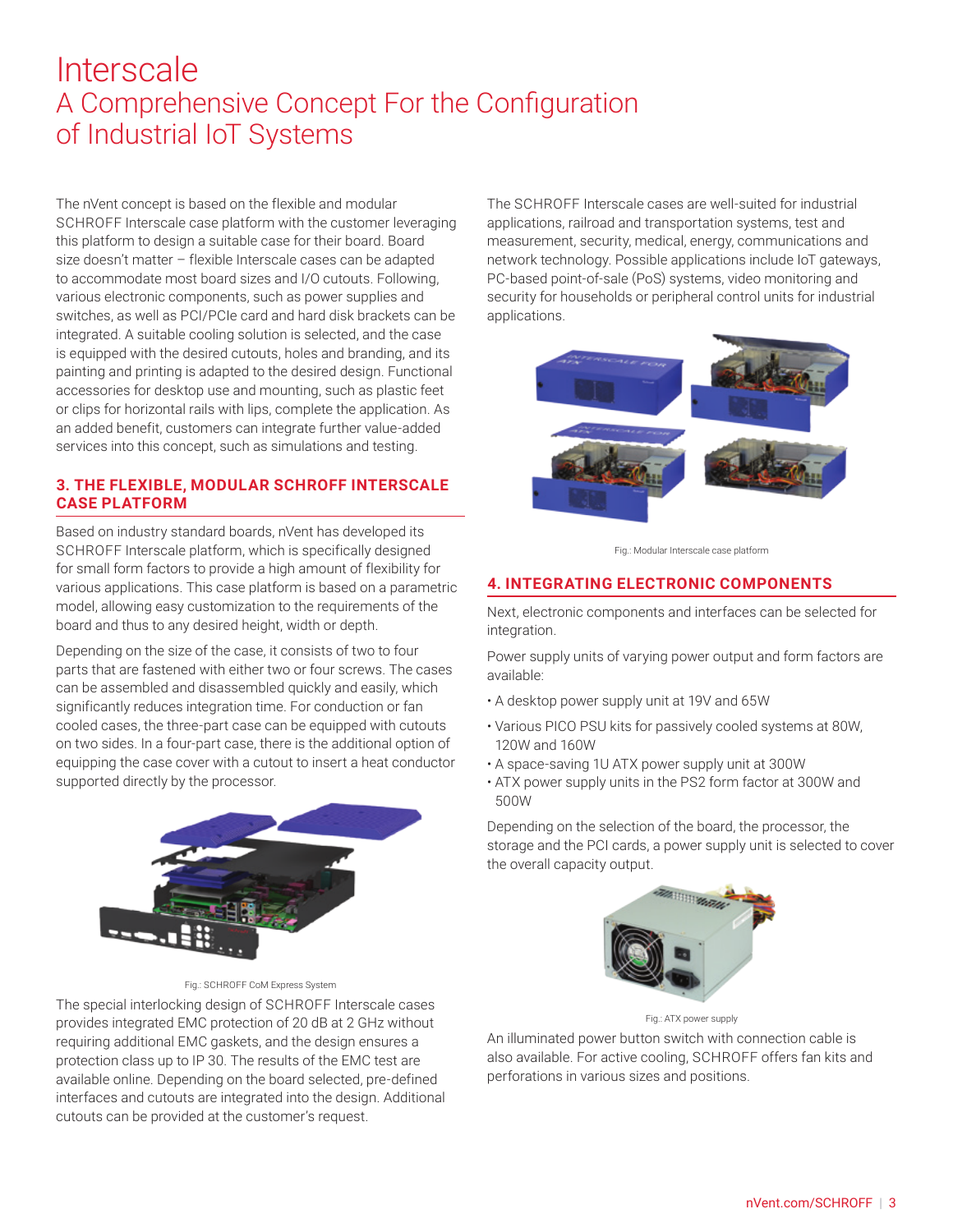

Fig.: PCI card with slot cover

The appropriate number of installation options or connector positions for PCI or PCIe cards can be integrated depending on the selected form factor. The case height can be reduced if either half-height PCIe cards are used or full-height PCIe cards are going to be installed horizontally using riser boards.

For fastening hard disc drives, various solutions are offered. The smart case

concept makes it possible to accommodate multiple hard disc drives integrated in the case using brackets. It is also possible to install them below the main board without restricting accessibility, and allowing access through an maintenance opening at the bottom of the case.



Fig.: Case with maintenance opening on bottom

#### **5. CUSTOMIZED COOLING SOLUTIONS**

Factors such as ambient temperature, processor performance and the Thermal Design Power (TDP) of the processor determine what kind of cooling solution needs to be used. The Raspberry Pi board, for instance, can be operated under normal ambient temperature conditions using a perforated case without a fan. If the power loss increases and processors of approximately 15 watts TDP and up are used, thermal transfer becomes necessary, either by active or passive cooling. The cases can be equipped with perforations and fan kits. Fan cooling provides effective and cost-efficient thermal transfer. However, if high IP protection, noise reduction, or a long life span of the entire system are required, passive cooling should be considered. The heat is dissipated through conduction cooling using integrated heat conductors and/or flexible heat conductors (FHCs). Various heat conductor geometries are available for specific dissipation losses and application areas, such as heat conductors integrated into the case cover with cooling fins of various heights, which are adapted to the processor and the ambient temperature accordingly. SCHROFF has specially developed a flexible aluminum heat conductor (FHC) (see image) for the high power loss range. The FHC features an innovative design that provides tolerance compensation, allowing processors to form a continuous heat path. Integrated springs enable vertical length expansion of the aluminum block and reduce thermal resistance so that no thermal conductive pad (or only a very thin one) is necessary.



Fig.: 20 mm FHC (top) and 70 mm FHC (bottom)

#### **6. CUSTOMER-SPECIFIC HARDWARE MODIFICATIONS**

For industrial mainboards such as Mini-ITX, Pico-ITX, ATX, Micro ATX or computer standards like Raspberry Pi the case size and cutouts are predefined to save design time, while still being modifiable to suit individual needs.

For open standards such as Embedded NUC™, COM Express, QSeven, Smarc or proprietary boards, simply decide on the case size required, specify the location of the board mounting studs as well as the size and location for I/O cutouts. The Interscale platform includes mechanical modification of the case with an extensive CAD library for standardized cutouts (such as round holes in various sizes, and common geometries), but it also offers the opportunity of implementing other, individual geometries/ shapes in the case. If a fan-cooled case is required, the necessary perforations that match the desired air flow is accommodated.

#### **7. DESIGN AND BRANDING**

A wide range of powder coatings and printing options are available for customizing an IIoT system. Customers have the option of choosing a case color and to include design elements and multicolored logos up to photo-realistic images through digital print according to their unique design or corporate branding. Not only can you print device names and logos on cases using screen printing, but you can also depict names for operational elements and reproduce important functional elements such as dials.

Up to 32 million colors from the CMYK palette can be printed as a standard. The printing offers extra-high color fastness for the RAL, Pantone and HKS color ranges. The inks used are durable and resistant to light, heat, cold, chemicals, and other environmental influences. Color transitions and intricate details with miniaturized font sizes to as small as 3 point font can be implemented.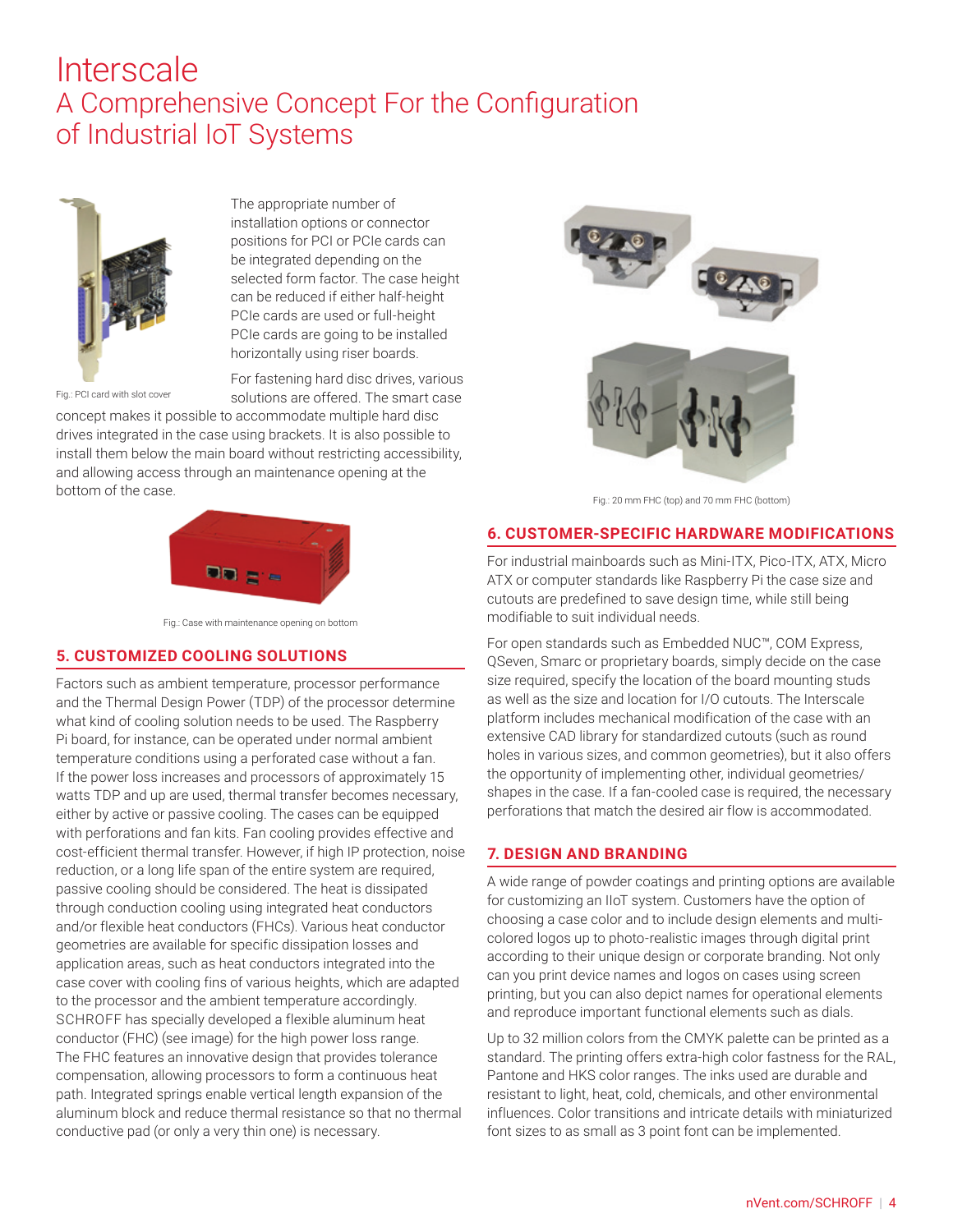

Fig.: A wide range of case colors and design elements is available.

#### **8. ACCESSORIES**

The wide range of standard accessories for SCHROFF Interscale cases enables a diverse range of configurations and extensions.





With these standard accessory components, customers have a lot of options of positioning and mounting their application, fast and uncomplicated. Further, more specialized accessories can be provided upon request.

#### **9. SER2VICES**

The concept developed for the SCHROFF Interscale case platform also includes accompanying services that save the customer both time and cost. For example, cases are shipped to customers pre-assembled, including all selected mounting hardware and accessories if required. Even components supplied by the customer can be installed.

Additionally, there is the option of having nVent conduct thermal simulations in the laboratory. In the hands of an experienced specialist, simulations deliver results that guarantee optimum heat dissipation. By this and by other testing options such as shock and vibration tests and tests for IP protection and thermal tests, nVent supports their customers in the certification of their products and the necessary documentation.

#### **10. APPLICATION EXAMPLE**

The following case study illustrates the concept developed by nVent for the SCHROFF Interscale case platform and its benefits of the configurable design process. The task was to configure and set up a small, high-performance PC unit for use as an IoT edge gateway configured for automation, visualization or monitoring. The customer selected an Embedded NUC™ board suited to industrial applications. Embedded NUC™ has been developed by the SDT.03 team of the SGET (Standardization Group for Embedded Technologies e.V.) society on the basis of the Intel-NUC® system (NUC=Next Unit of Computing). Such a board combines many functions of a PC on a base board measuring only 10 cm x 10 cm (approx. 4 x 4 in) and takes into account the interfaces relevant to industrial applications, long-term availability of processors and other electronic components, as well as failureresistant conduction cooling without fans, using heat conductors.

The SCHROFF Interscale case configured for this application consists of three parts (body, top cover and front panel) and includes EMC protection. It measures 35 mm in height, 110 mm in width and 103 mm in depth. In view of the size of the embedded NUC™ board (101.60 mm x 101.60 mm), it is required that further integrated hardware would need to fit in a very small space. Conduction cooling using the flexible heat conductor (20 mm) integrated into the case can reliably mitigate any power loss that may otherwise have resulted. The embedded NUC™ board is directly attached to the flexible heat conductor, so that no unnecessary heat resistance is created. The most efficient cooling solution was ascertained by nVent through a thermal simulation process performed in their climate control laboratory. Depending on the application, individual branding with respect to color and logo were incorporated. It is possible to use the case as a desktop device or mounted on a DIN rail in the control cabinet, secured with available standard accessories.

#### **11. SUMMARY**

The configurable Interscale case concept developed by SCHROFF enables design engineers to quickly configure solutions to enclose, cool and protect their electronics for IIoT applications at a modest cost in a multitude of environments.